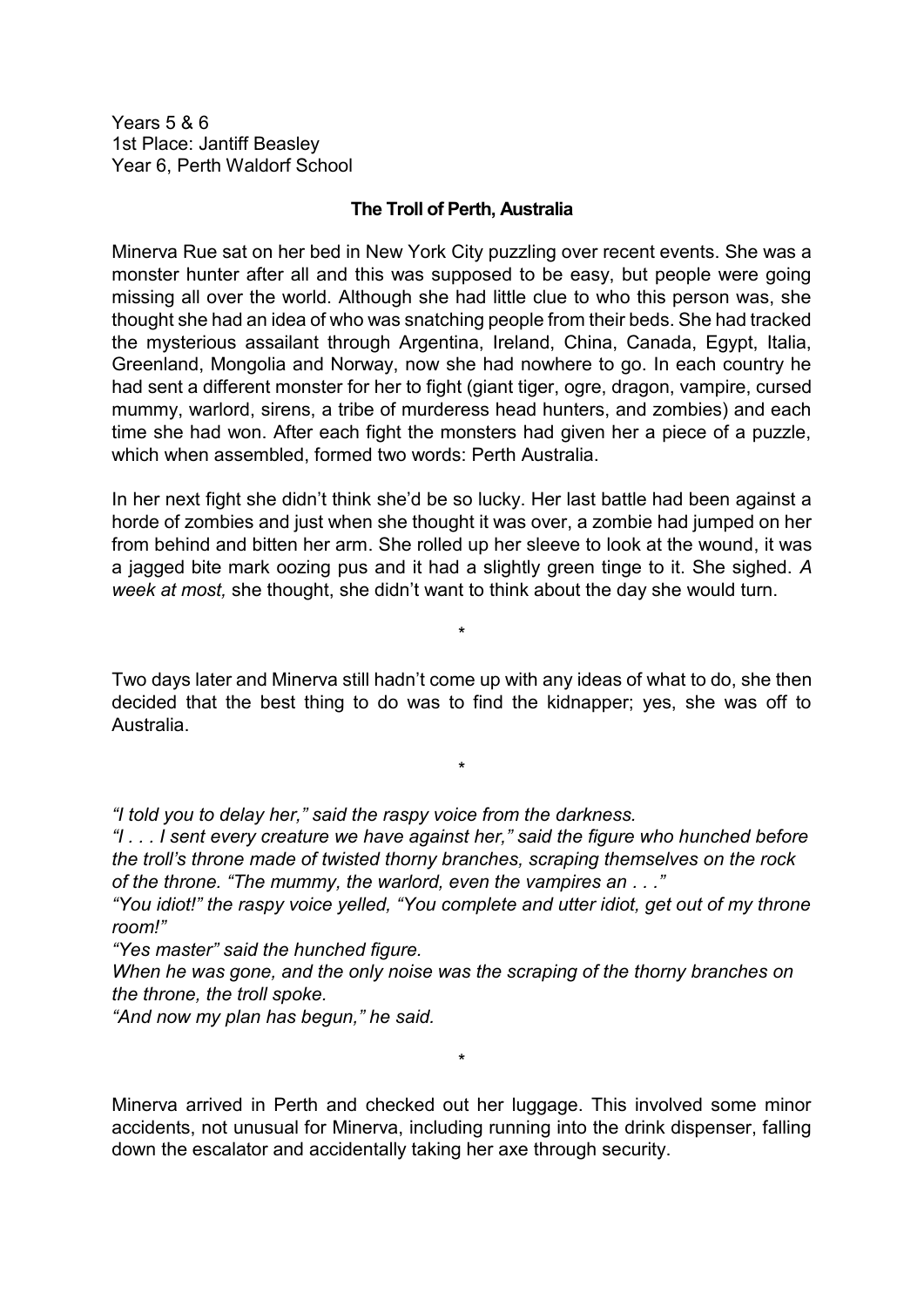She took a taxi to the hotel where she was going to be staying and checked in. She took her bags to her room, which was bland and a bit drab but she didn't mind. She was tired from her flight so she collapsed into the small bed and fell into a dreamless sleep.

\*

The next day she woke up and ate a small breakfast of bacon and eggs, then headed outside to try to hail a cab. It was surprisingly considerably harder than it was in New York. Once she managed it, she asked the driver to take her to 25 Mount Pleasant Place. When she arrived, she paid the driver and collected her change, then she walked up the path to the front door. The house was normal red brick with a tiled roof and nicely trimmed hedges out the front. She knocked and waited. A middle aged man with dark hair opened the door.

"Come in," he said.

She walked in and took a seat on the lounge in the living room.

"So Minerva," the man said. "What do you want?"

"Hi Walden, long time no see. I want to know if there have been any suspicious people sightings or monster photographs recently," Minerva said.

"And why did you come to me?" asked Walden.

Minerva grinned. "Because I know you're the person to go to when I need information like this," she said.

" . . . And what's in it for me," said Walden curiously.

"You owe me a favour," said Minerva.

"Fine," growled Walden.

They sat at Walden's computer as he did his thing.

"Okay," he said, "I've found something." His fingers flew over the keyboard. "The great fern forest on Toucan Mountain," he said.

"Thank you," Minerva replied.

She walked out of the house and hailed a taxi again. She told the driver to take her to the great fern forest. The drive took 45 minutes and she read a book for that time. She almost didn't notice when they reached their destination, but she got out and paid the driver and set off into the forest. She walked for 15 minutes until it started to rain. She saw a cave in the growing darkness, so she headed towards it.

Minerva walked into the cave, grateful to be out of the pouring rain. As she walked in and turned her torch on, she noticed giant stalactites sticking like the fangs of some monstrous creature from the ceiling. A tunnel branched off to both the right and the left. She took the piece of chalk from her pocket and drew a little arrow on the stony wall to remind her which way she went.

This happened several more times as she made her way deeper and deeper into the cavernous maze. Suddenly, she found herself at a three-way junction. Before she had time to decide which way to go, she saw a light around the left corner, so she hid behind a tall stalagmite and turned her torch off. The person passed her and the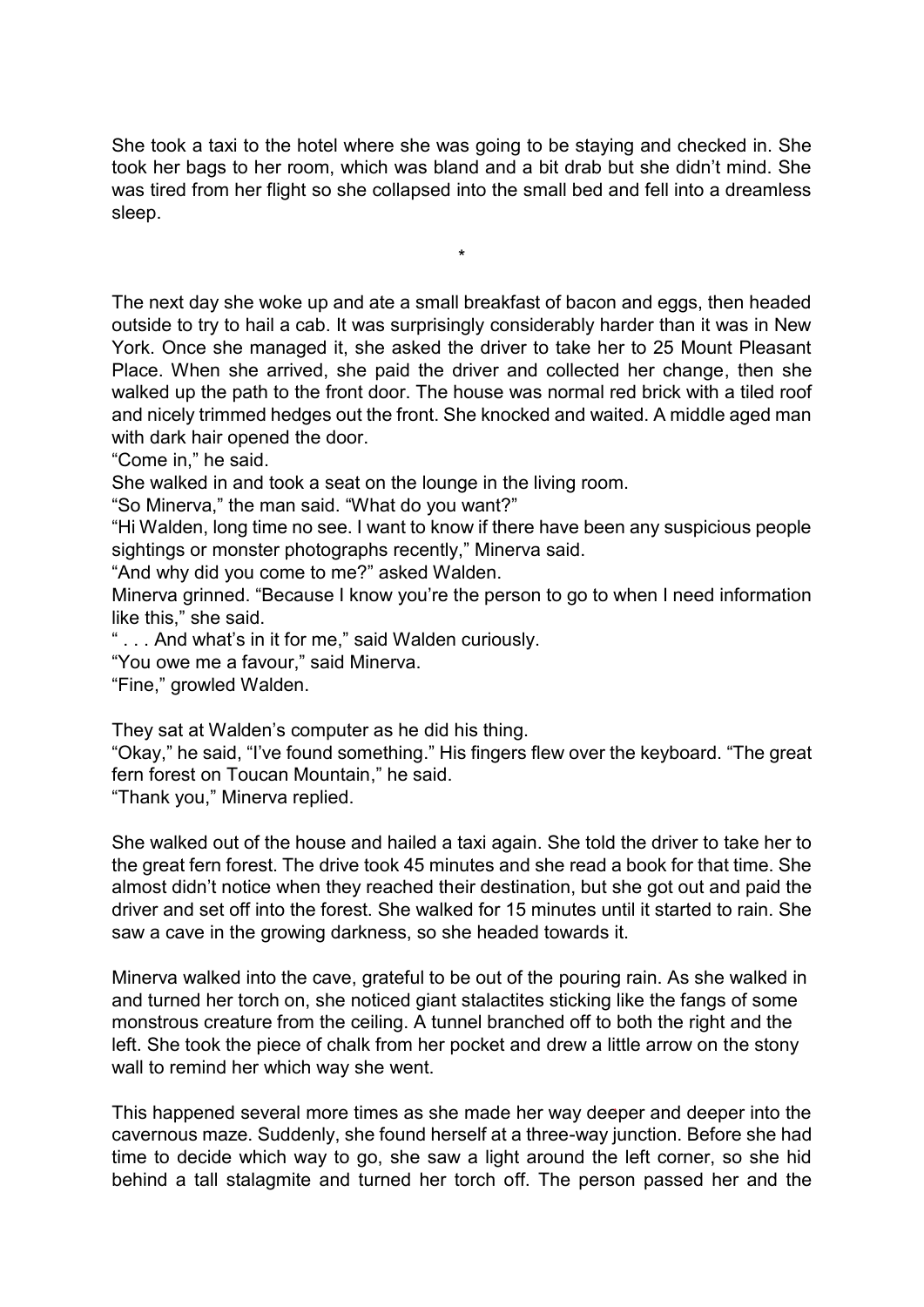lantern revealed the shadow of the figure silhouetted against the tunnel wall that was an old hunched man with a thin grey beard carrying a walking stick in one hand and a lantern in the other. He turned, looked around then walked up to a blank wall and pulled a stalagmite. A secret passage opened in the wall and he walked through. She waited a moment then quickly followed him through the doorway. It led to a round tunnel with lights and what seemed like air conditioning. She followed him all the way to a door with a skull and cross bones on it, he opened it and walked through.

She followed the man into a room filled with treasure and precious gems. Sitting in the corner on a throne made of twisted thorny branches scraping themselves against it, was a troll. Minerva gaped. A troll. A real life troll, she thought. The troll turned his head. He had heard her, but that was impossible, no one has that acute hearing. *"Come here,"* he said, and she found her legs moving towards him

*"So,"* the troll said, *"The great Minerva Rue is finally here, I've been expecting you."* Out of the corner of her eye she could see an ancient looking sword with a jewelled encrusted hilt. It looked like it could do some damage. The sword was just one leap away.

"What do you want?" she said, trying to buy herself some time.

*"Ha ha ha,"* he chuckled *"What does every bad guy in every bad movie want to do."*  "I don't know," said Minerva. "Why don't you tell me?"

*"World domination,"* growled the troll.

She stiffened, then leapt towards the sword. The troll held up his palm and a symbol glowed in bright white on his wrist. She stopped in mid-air, frozen in time. As she hung there, she felt the zombie bite on her arm fade and disappear. The time stop must have some kind of magical healing power she thought.

\*

Walden Rue leant against the wall and thought about his recent visit from Minerva. He thought maybe he should follow her in case she got into trouble, so he walked over to the glass case on one wall. He pulled two short swords out, closed the cabinet then ran onto the street. He could see Minerva's taxi pulling away from the curb and he waved his hands frantically but to no avail. He saw another taxi driving past so he hailed it and got in. The driver was an elderly man who asked him where he wanted to go.

"Follow that cab!" shouted Walden.

The man grinned and gunned the engine.

"I've been waiting thirty years to hear those words!" He went pedal to the metal and they shot off into the afternoon traffic.

She hung there for a little over two hours until suddenly Walden burst into the room carrying two short swords. He lunged at the troll but the troll just roared in fury and threw him against the wall. In that moment, the troll lost his concentration and the time stop ended. Minerva landed, grabbed the sword and rolled. The troll had his back to her, so she jumped and plunged the sword into his back. The monster staggered back and then fell to the ground, stone dead.